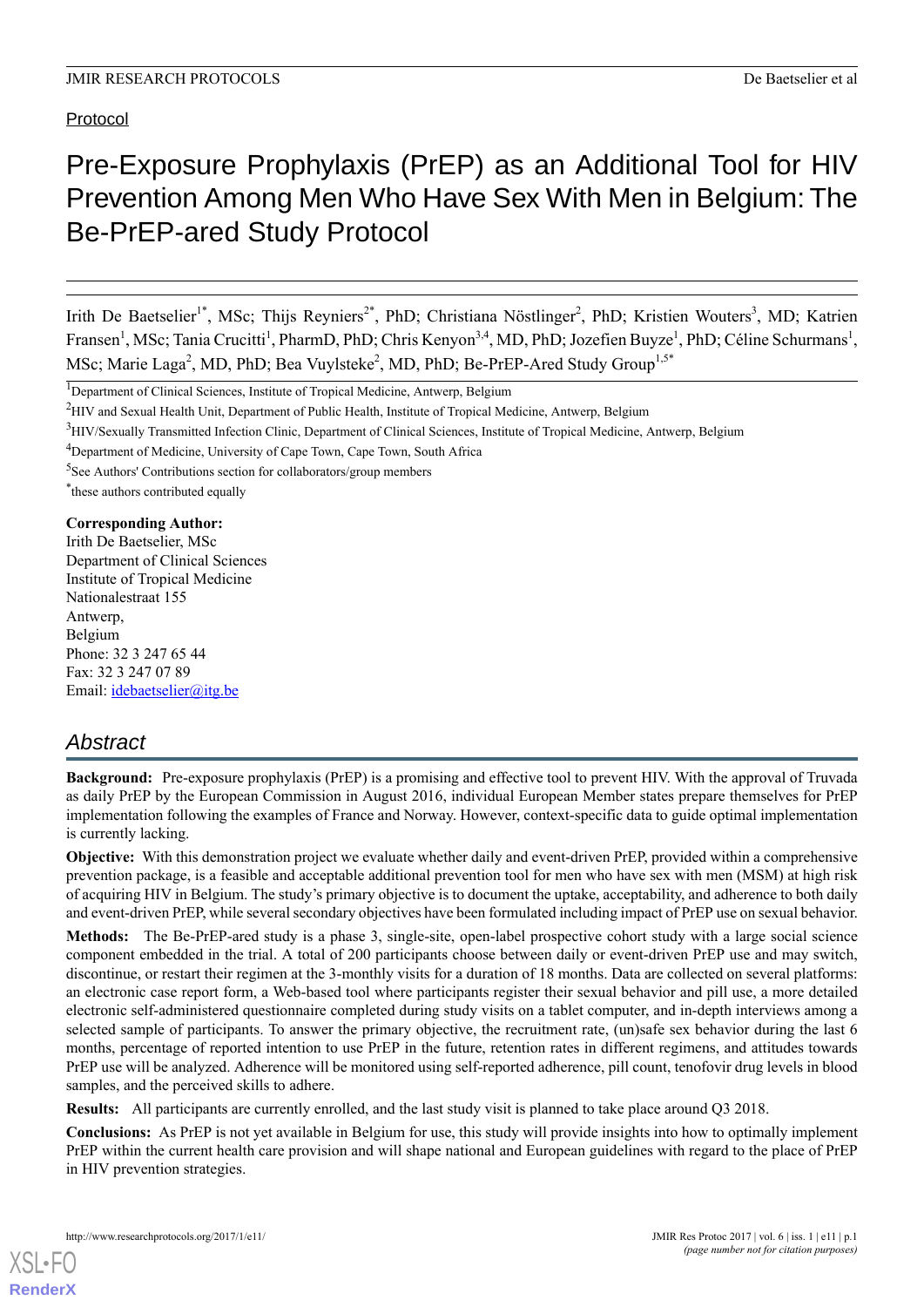**ClinicalTrial:** EU Clinical Trial 2015-000054-37; https://www.clinicaltrialsregister.eu/ctr-search/trial/2015-000054-37/BE (Archived by WebCite at http://www.webcitation.org/6nacjSdmM).

*(JMIR Res Protoc 2017;6(1):e11)* doi:*[10.2196/resprot.6767](http://dx.doi.org/10.2196/resprot.6767)* 

#### **KEYWORDS**

pre-exposure prophylaxis; HIV prevention; MSM; Belgium; daily; event-driven; demonstration project; acceptability; adherence

## *Introduction*

Pre-exposure prophylaxis (PrEP) using Truvada (emtricitabine/tenofovir disoproxil fumarate) is a promising addition to the field of HIV prevention. Several clinical trials among men who have sex with men (MSM) at high risk of HIV infection have shown that daily PrEP is effective in preventing HIV when taken correctly [[1-](#page-10-0)[3\]](#page-10-1). Within the European context, the UK-based PROUD clinical trial examined daily use, whereas the French Ipergay study tested event-driven PrEP (ie, on demand, before and after anticipated sex). Both trials yielded significant protection effects (86% reduction in incident HIV) [[4](#page-10-2)[,5](#page-10-3)], showing that PrEP is a very promising tool to prevent HIV within this high-risk population.

Daily Truvada use for PrEP was approved by the Food and Drug Administration (FDA) in the United States as early as July 2012 [[6\]](#page-10-4). As of September 2015, the World Health Organization (WHO) recommended that people at substantial risk of HIV infection should be offered PrEP as part of combination prevention approaches [\[7\]](#page-10-5). The European HIV prevention landscape is also changing rapidly. In November 2015, daily and event-driven Truvada as PrEP, in combination with safer sex practices, was approved in France [[8](#page-10-6)]. After recommendation by the European Medicines Agency (EMA), the European Commission approved once-daily Truvada as PrEP in combination with safer sex practices in August 2016 [\[9](#page-10-7),[10\]](#page-10-8). Norway joined France by providing PrEP free of charge to at-risk groups in October 2016, and the United Kingdom will make PrEP available in the context of a large clinical study in mid-2017 [[11](#page-10-9),[12\]](#page-10-10). While European PrEP guidelines are available, they provide little detail and remain general, and large-scale implementation guidelines are lacking [[13\]](#page-10-11). Therefore context-specific experiences with PrEP delivery that can help to shape appropriate recommendations are urgently needed.

The number of MSM in Belgium is estimated to be around 106,000, which is 4.2% of the total male population [[14\]](#page-10-12). As in many western European countries, MSM represent a high-risk population for both HIV and other sexually transmitted infections (STIs) including gonorrhea, syphilis, and chlamydia infection. In 2013, 61% of all registered STIs in men in Belgium were reported among MSM (sentinel surveillance) [\[15](#page-10-13)]. Since 2002, there is a trend of increasing numbers of new HIV infections among MSM, who represented 50% of the 1001 newly registered HIV infections in Belgium in 2015 [\[16](#page-10-14)]. A venue-based, cross-sectional study was conducted in 2009-2010 among 649 MSM in 2 Flemish cities in Belgium, Antwerp and Ghent, and revealed HIV prevalences as high as 14.5% in cruising venues to 4.9% in more general gay venues to 1.4% at younger MSM venues [\[17](#page-10-15)].

PrEP is a potential game-changer for the HIV epidemic among MSM in Western Europe including Belgium, but little is known about how PrEP will be used and how different regimens will influence sexual behavior and lifestyles of MSM.

The overall aim of this study is to provide the necessary data to shape Belgian and European guidelines with regard to the place of PrEP in strengthening HIV prevention. To this end, the following primary and secondary study objectives have been formulated.

The primary study objectives are as follows:

- To document the current preventive needs of MSM at high risk of acquiring HIV, including the uptake, acceptability, and feasibility of using PrEP daily or event-driven
- To evaluate adherence to the 2 different PrEP regimens

The secondary objectives can be found in [Textbox 1](#page-1-0).

<span id="page-1-0"></span>**Textbox 1.** Secondary objectives of the Be-PrEP-ared study.

- To study the impact of pre-exposure prophylaxis (PrEP) use on other preventive strategies such as condom use
- To study the impact of PrEP use on sexually transmitted infection (STI) trends
- To study the safety of daily and event-driven use of PrEP
- To document real-life effectiveness of PrEP use on HIV seroconversion and treatment-related resistance
- To evaluate the feasibility of 3-monthly HIV testing using oral fluid self-sampling testing

## *Methods*

#### **Study Design**

 $X$ SL•F **[RenderX](http://www.renderx.com/)**

The Be-PrEP-ared project is a single-site, open-label prospective cohort study with a nested qualitative component. It takes place

in the HIV/STI clinic of the Institute of Tropical Medicine (ITM), Antwerp, Belgium. A total of 200 MSM at high risk of acquiring HIV were enrolled and are being followed up for 18 months, with 3-monthly follow-up (FU) visits. Truvada is being provided to them as part of a comprehensive HIV prevention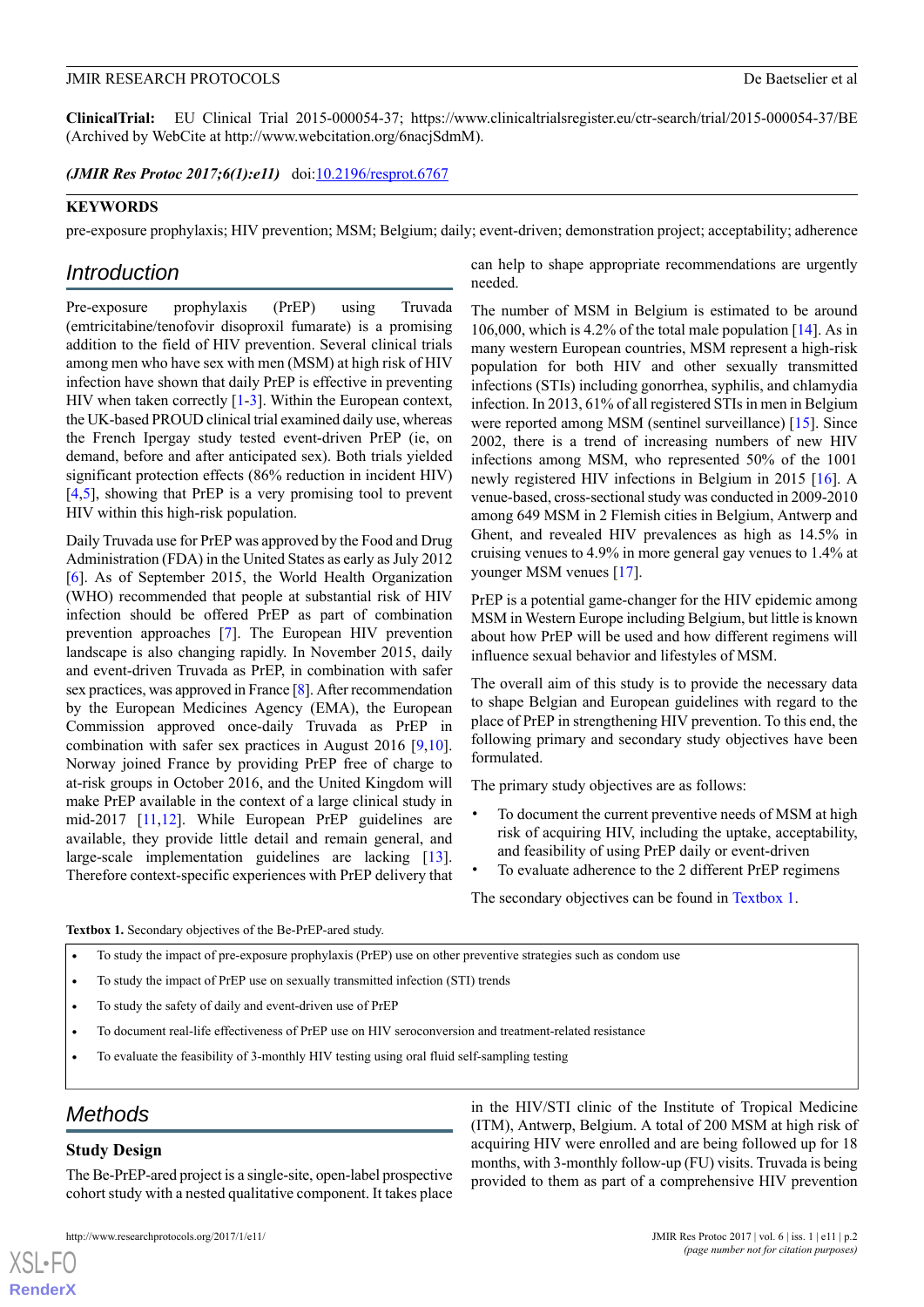#### package including regular HIV/STI testing and basic adherence and sexual health counseling.

#### **Participants**

Eligibility is assessed using the inclusion and exclusion criteria as shown in [Textbox 2](#page-2-0).

<span id="page-2-0"></span>**Textbox 2.** Selection criteria of the Be-PrEP-ared study.

Inclusion criteria:

- Able and willing to provide written informed consent
- Born to male sex (including transgender females)
- Aged 18 years or more
- Had sex with a man in the last 12 months
- HIV negative (confirmed at enrollment)
- Reporting at least 1 criterion for high risk:
	- Condomless anal intercourse in the last 6 months with a casual partner with unknown HIV status or HIV positive status
	- A sexually transmitted infection episode in the last 6 months
	- Having taken post-exposure prophylaxis in the last 6 months
- Able and willing to participate in the project as required by the protocol for 18 months
- Motivated to strengthen prevention efforts, including willingness in starting to use pre-exposure prophylaxis

Exclusion criteria:

- Having symptoms or clinical signs consistent with acute HIV infection
- Being allergic to the active substances or any of the excipients
- Having an estimated creatinine clearance of <60 mL/minute/1.73 m<sup>2</sup> according to the CKD-Epi formula (Chronic Kidney Disease Epidemiology Collaboration)
- Having an active hepatitis B infection
- Taking HIV post-exposure prophylaxis
- Participating in other clinical studies (phase I-III) or another research project related to HIV and antiretroviral therapy

## **Sample Size**

Given the provided funding, we included 200 MSM at high risk of acquiring HIV. The sample size was determined to estimate the proportion of participants who are nonadherent. Using the normal approximation for the calculation of the 95% confidence interval and using the worst-case value for proportion of nonadherence of 0.5 with 200 participants, the proportion of nonadherence can be estimated to a precision of 7%.

#### **Participant Recruitment**

The project has been advertised by websites of various community-based gay and sexual health organizations and their respective social network sites and person-to-person promotion of the project. Referral to the project is also done by health care providers at the HIV/STI clinic at ITM. Potential participants were invited to preregister on the project website  $[18]$  $[18]$  where details about study participation were also provided. Registered candidates were then invited for a screening visit at the clinic in random order so that they were not invited in the same order as they registered with the exception of the last candidates, who were invited on a "first come first served" basis.

## **Investigational Product**

Truvada is used for PrEP in this trial. One daily film-coated tablet contains 200 mg of emtricitabine and 245 mg of tenofovir disoproxil fumarate.

When eligible, participants can self-select between 2 different PrEP dosing regimens:

- A pill every 24 hours (further referred to as daily)
- Starting dose before anticipated sex and 1 pill daily during a sexual active episode (further referred to as event-driven). This is the regimen which has been described by the Ipergay protocol ([Figure 1](#page-3-0)) [\[4\]](#page-10-2):
- A dose of 2 pills between 2 and 24 hours before having sex (or 1 pill if the most recent dose was taken between 1 and 6 days ago)
- A tablet of Truvada every 24 hours (starting when the first 2 tablets are taken) during the period of sexual activity including after the last sexual intercourse
- Finally, a last dose of 1 tablet of Truvada approximately 24 hours later
- Tablets need to be taken every 24 hours with a window period of 2 hours before or after the scheduled time.

All participants, irrespective of their regimen, can opt to switch regimen and to discontinue or to (re)start using PrEP at every

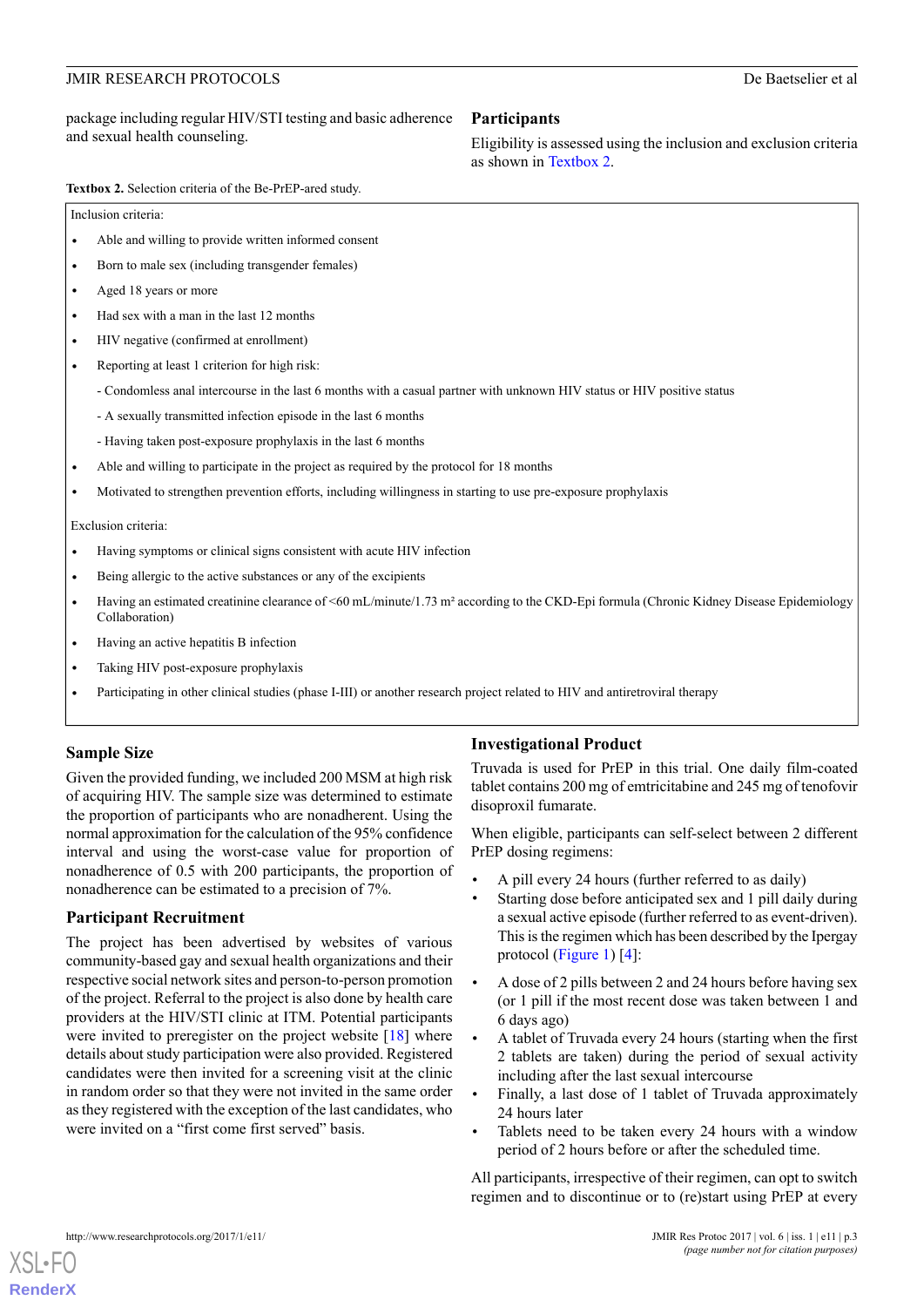FU visit at the HIV/STI clinic at ITM. Before being given a new supply, the participant must be confirmed to be HIV

<span id="page-3-0"></span>Figure 1. Event-driven scheme (adapted from the Ipergay protocol).



negative using HIV point-of-care tests.

#### **Study Visits**

All participants are followed up for 18 months and will undergo a total of 9 prescheduled visits corresponding to screening, enrollment, FU month 1, and 6 3-monthly FU visits. During every prescheduled visit, participants see a social scientist (or social science assistant), a study nurse, and a physician.

[Table 1](#page-4-0) summarizes the study procedures. At the screening visit after written informed consent is obtained, study staff collects data on basic sociodemographics and current sexual behavior with special attention to high risk criteria (see [Textbox 2\)](#page-2-0); performs a physical examination with special attention to symptoms of an acute HIV infection; collects blood, urine, anal, and pharyngeal samples for kidney, liver, HIV, and STI testing; and performs preventive counseling.

The participant is invited to come back to the clinic within 2 weeks to confirm eligibility, including a reassessment of symptoms of acute HIV infection, relevant medical history, and current medication and recreational drug use. When eligible, the participant receives 1 box of 30 Truvada tablets, and the different PrEP regimens are discussed. Detailed information on PrEP use, adherence counseling, and preventive sexual health counseling is provided. Study staff explains the use of an online diary to collect data on sexual activity and adherence throughout study participation. The participant is also instructed to complete a self-administered questionnaire on a tablet computer.

At every follow-up visit, adverse events and concomitant medication are documented and a physical examination and HIV testing are performed. In addition, participants are screened for STIs every 3 months. Oral fluid samples are taken every 3 months using the Intercept i2 collection device (OraSure Technologies Inc) for future HIV testing. PrEP-related toxicity is monitored, adherence and prevention counseling is provided, and PrEP use is discussed. The participant takes the leftover Truvada back to the clinic and gets a refill to cover the needs until the next visit, with a maximum of 90 tablets. Intra- and extracellular drug level assessment of tenofovir or tenofovir diphosphate is performed at month 1 and month 3. Afterward, drug level monitoring will only take place for a proportion of daily users and some interesting event-driven users at the end of the study.

At FU month 15, specific counseling will address the impact of discontinuing PrEP use and will support participants in developing personal risk reduction solutions, since PrEP may not be available and reimbursed after individual completion of the study.

Different methods are being used to measure adherence: online diary, pill counts, questionnaire, and drug level assessment. Results of these measurements will be triangulated to assess adherence. When a participant is diagnosed with an STI, treatment will be given according to national guidelines.

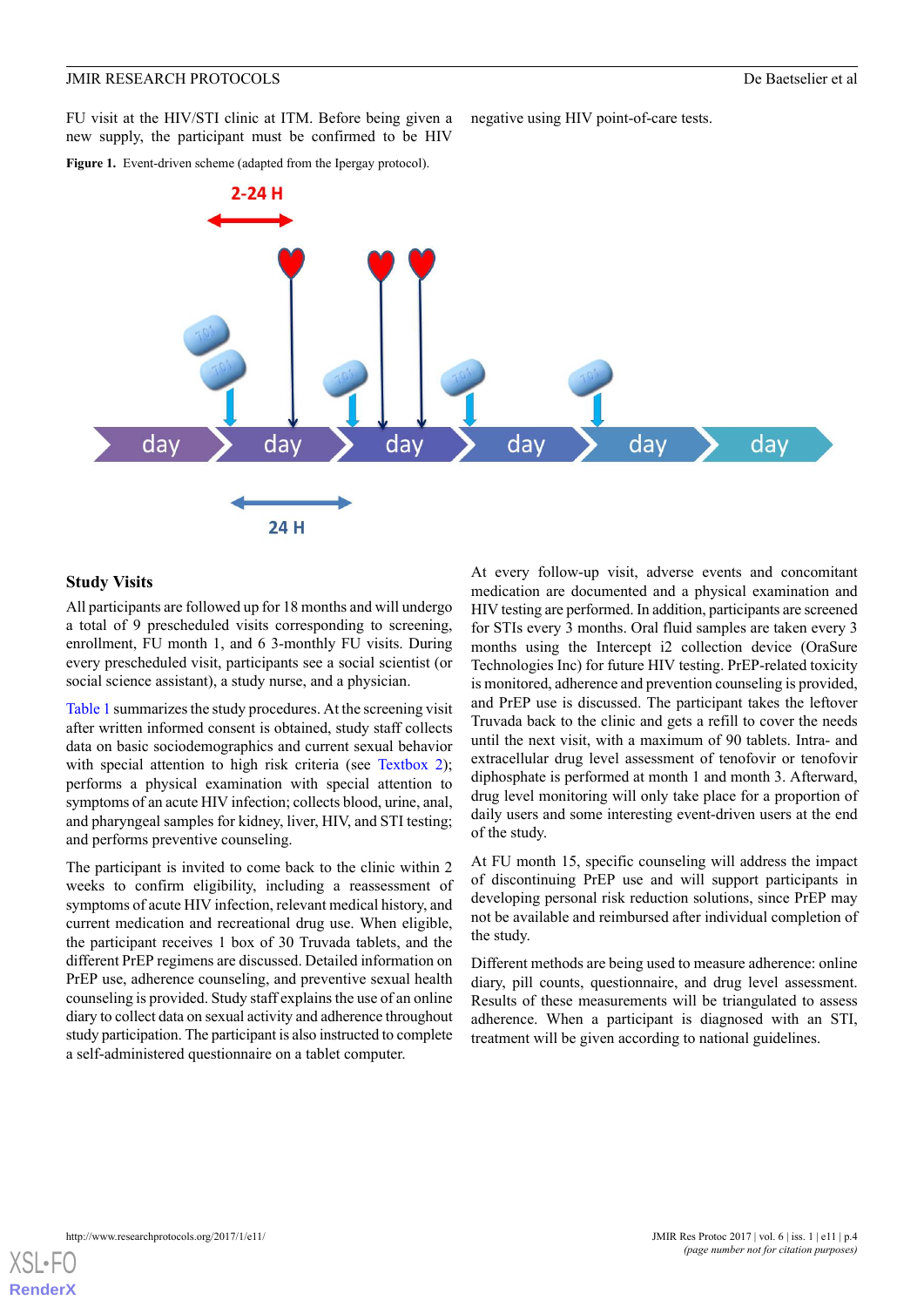<span id="page-4-0"></span>**Table 1.** Schedule of assessments.

| Procedures                                    | Screening         | Enrollment        | ${\rm FU}^{\rm a}$ month | FU month                | FU month    |
|-----------------------------------------------|-------------------|-------------------|--------------------------|-------------------------|-------------|
|                                               | (1-2 weeks prior) | $(\text{day } 0)$ | $\mathbf{1}$             | 3, 6, 9, 12, 15         | $18\,$      |
| Informed consent                              | X                 |                   |                          |                         |             |
| Relevant medical history                      |                   | $\mathbf X$       |                          |                         |             |
| Current/concomitant medication                |                   | $\mathbf X$       | $\mathbf X$              | $\mathbf X$             | $\mathbf X$ |
| Adverse events                                |                   |                   | $\mathbf X$              | $\mathbf X$             | $\mathbf X$ |
| Diary collection                              |                   |                   | $\mathbf X$              | $\mathbf X$             | $\mathbf X$ |
| HIV rapid test                                | $\mathbf X$       |                   | $\mathbf X$              | $\mathbf X$             | $\mathbf X$ |
| HIV antigen test                              | $\mathbf X$       |                   | $\mathbf X$              | $\mathbf X$             | $\mathbf X$ |
| Syphilis                                      | $\mathbf X$       |                   |                          | $\mathbf X$             | $\mathbf X$ |
| $HSV-2^b$                                     | $\mathbf X$       |                   |                          | $X^c$                   | $X^d$       |
| Hepatitis B                                   | $\mathbf X$       |                   |                          |                         | $\mathbf X$ |
| Hepatitis C                                   | $\mathbf X$       |                   |                          | $\mathbf{X}^\mathbf{C}$ | $X^d$       |
| Creatinine                                    | $\mathbf X$       |                   |                          | $\mathbf X$             | $\mathbf X$ |
| Phosphate                                     | $\mathbf X$       |                   |                          |                         | $\mathbf X$ |
| ALT/AST <sup>e</sup>                          | $\mathbf X$       |                   |                          |                         | $\mathbf X$ |
| Proteinuria                                   | $\mathbf X$       |                   |                          | $\mathbf X$             | $\mathbf X$ |
| CT/NG/MG/TV <sup>f</sup> (urine)              | $\mathbf X$       |                   |                          | $\mathbf X$             | $\mathbf X$ |
| Anorectal and pharyngeal swab for CT/NG/MG/TV | $\mathbf X$       |                   |                          | $\mathbf X$             | $\mathbf X$ |
| Oral fluid collection                         |                   |                   |                          | $\mathbf X$             | $\mathbf X$ |
| Drug level testing (blood/hair)               |                   |                   | $\mathbf X$              | $\mathbf X$             | $\mathbf X$ |
| Provide Truvada                               |                   | $\mathbf X$       | $\mathbf X$              | $\mathbf X$             |             |
| $IDIg$ (subsample of men)                     |                   |                   | $\mathbf X$              | $\mathbf{X}^\text{h}$   | $\mathbf X$ |
| Questionnaire                                 |                   | $\mathbf X$       | $\mathbf X$              | X                       | $\mathbf X$ |
| Preventive sexual health counseling           | $\mathbf X$       | $\mathbf X$       | $\mathbf X$              | $\mathbf X$             | $\mathbf X$ |
| Adherence counseling                          |                   | $\mathbf X$       | $\mathbf X$              | $\mathbf X$             | $\mathbf X$ |

<sup>a</sup>FU: follow-up.

 $<sup>b</sup>$ HSV-2: herpes simplex-2 virus.</sup>

<sup>c</sup>Will only be done using a look-back procedure when the final visit is positive to determine the time of infection more accurately, if funding permits. <sup>d</sup>Only when screening visit result was negative.

<sup>e</sup>ALT/AST: alanine transaminase/aspartate transaminase.

<sup>f</sup>CT/NG/MG/TV: *Chlamydia trachomatis* / *Neisseria gonorrhoeae* / *Mycoplasma genitalium* / *Trichomonas vaginalis*.

<sup>g</sup>IDI: in-depth interview.

 $h$ Only month 9.

[XSL](http://www.w3.org/Style/XSL)•FO **[RenderX](http://www.renderx.com/)**

## **Online Diary**

The participant is asked to complete an online diary with information regarding pill intake, number of rectal and oral sex acts, and an individual risk assessment of acquiring HIV for each day participated in the study. A Web platform is created where participants can log in with a personal account using their smartphone, laptop, or other devices. They are instructed to complete the online diary every day or at least twice a week to limit recall bias. At every visit, and more clearly emphasized at the month 1 visit, the social scientist or designee examines all diaries for completion to allow for optimal data collection

and verifies whether participants encountered problems or difficulties or unclear procedures when completing the online diary. Participants also receive an email when they have not completed their diary for more than 7 days. Event-driven users are able to complete the diary only during sexual active periods. In addition, a paper version is available if preferred. Finally, an audit trail is available.

#### **Questionnaire**

At the enrollment visit, a detailed electronic self-administered and standardized questionnaire collects data on sociodemographic characteristics, well-being, sexual lifestyle,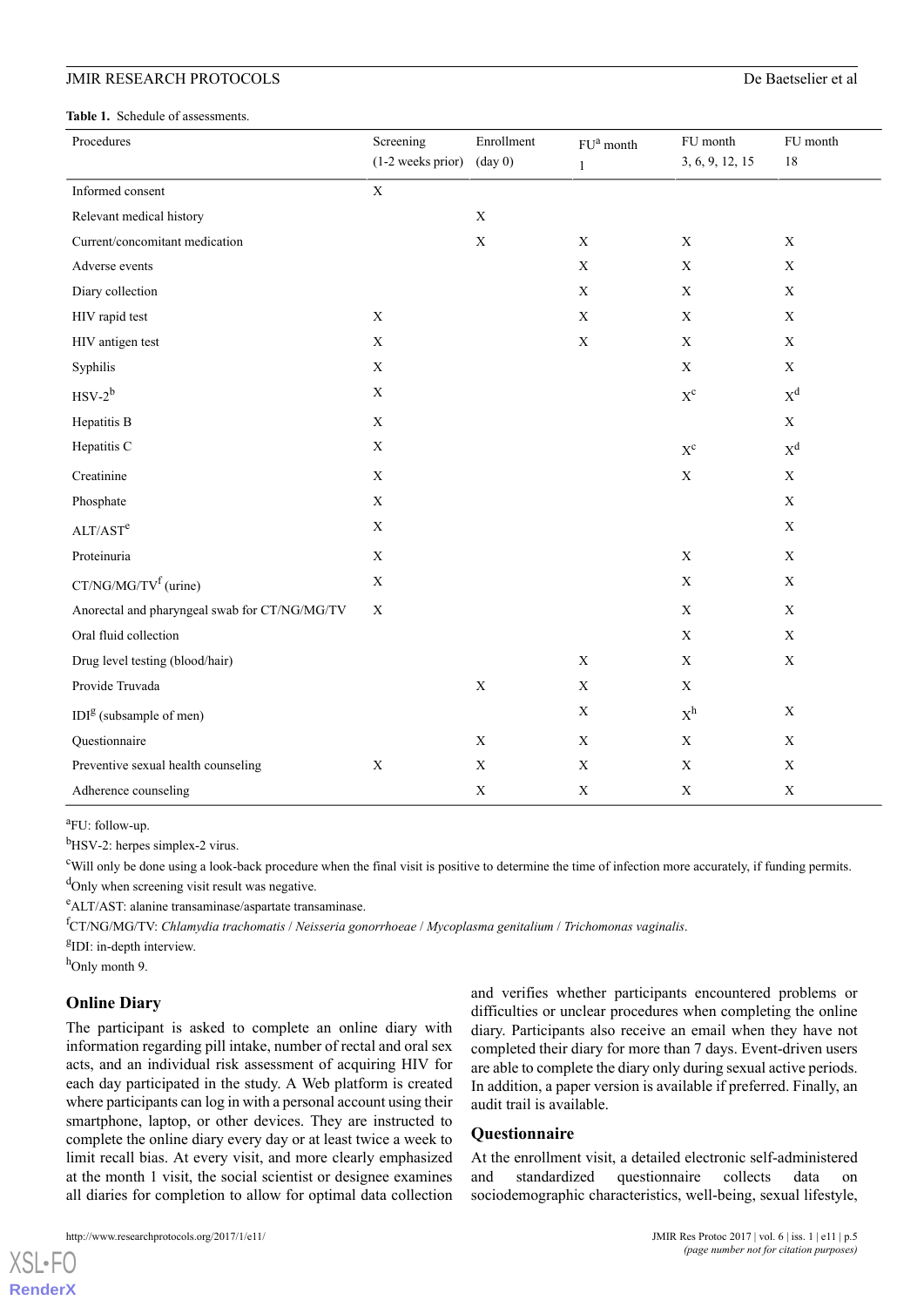sexual behaviors, and determinants related to HIV risk, as well as motivations for (not) choosing either PrEP dosing regimen. It was based on similar questionnaires used in other PrEP studies or HIV prevention and sexual behavior research among MSM. The questionnaire was pilot-tested before study initiation among 7 MSM, and their suggestions were incorporated into the final version. It was translated and back-translated in 3 different languages: Dutch, French, and English. At the FU visits, a shortened version is used assessing adherence, recent sexual behavior, and reasons for switching PrEP dosing regimen if applicable. At FU month 9, a more comprehensive questionnaire is used reassessing several measures of the enrollment questionnaire (eg, well-being). At FU month 18, a questionnaire is used similar to FU month 9 that includes questions assessing participant experiences of and attitudes toward using and receiving PrEP, for which the content will be informed by the in-depth interviews (IDIs) and their experiences of study participation such as the collection of oral fluid for HIV testing.

#### **In-Depth Interviews**

<span id="page-5-0"></span>To explore participant prevention needs, their preferences for and attitudes toward PrEP use (ie, regimen choice and decision making), user experiences, and perceived influences on their

**Table 2.** Be-PrEP-ared laboratory procedures.

sex lives, 35 to 40 IDIs are conducted throughout the project. All interviews are conducted by a social scientist with expertise in qualitative research after obtaining informed consent. The data collection and analysis is guided by an inductive approach based on grounded theory [\[19](#page-10-17),[20](#page-10-18)]. The topic guide is developed within the study team and is amended where necessary to improve data collection and account for an iterative qualitative data collection approach without losing consistency [\[21\]](#page-10-19). Dutchor English-speaking participants are purposely selected based on information-rich events (eg, switching PrEP regimen) and availability. Triangulating the results of the IDIs with other quantitative data from the trial will allow for improving validity of the overall study results.

#### **Laboratory Procedures**

[Table 2](#page-5-0) provides an overview of all laboratory tests that are performed in the study. All testing is performed at ITM except for drug level testing which is performed at the University Hospital of Gent, Belgium. Dry blood spots (DBS) are taken at every visit where blood is taken and stored together with oral fluid and hair samples (when consented) for future HIV testing or drug level testing.

| To be tested                                                    | Kind of test                                                                                         |
|-----------------------------------------------------------------|------------------------------------------------------------------------------------------------------|
| HIV                                                             | See Figure 2                                                                                         |
| Syphilis                                                        | $RPRa$ (Macro-Vue, BD) and TPA (Vitros 5600) /TPPA <sup>b</sup> (Fujirebio)                          |
| Hepatitis B                                                     | $HBsAg/HBsAb^c$ , $HBeIg/HBeIgMd$ (Vitros 5600)                                                      |
| Hepatitis C                                                     | Antibody Hepatitis C (Vitros 5600)                                                                   |
| Biochemistry: AST/ALT <sup>e</sup> , creatinine, and phosphorus | Creatinine clearance calculated using CKD-Epi <sup>f</sup> formula (Vitros 5600)                     |
| Proteinuria                                                     | Urine dipstick (Siemens Hema-Combistix)                                                              |
| Chlamydia trachomatis (CT) / Neisseria gonorrhoeae (NG)         | Abbott Real Time $CT/NG$ with confirmation by in-house PCR <sup>g</sup>                              |
| $Mycoplasma$ genitalium (MG) / Trichomonas vaginalis (TV)       | In-house PCR for MG and                                                                              |
|                                                                 | Diagenode (S-DiaMGTV) for TV                                                                         |
| Herpes simplex virus-2 (HSV-2)                                  | Kalon HSV Type 2 IgG                                                                                 |
| Plasma and upper layer packed cell drug level testing           | Thermo Scientific Q-Exactive hybrid quadrupole-Orbitrap mass spectrom-<br>eter (LC-MS/MS $h$ system) |
| HIV-1 resistance                                                | RNA sequencing                                                                                       |
| HIV-1 viral load                                                | Cobas 4800 (Roche)                                                                                   |

<sup>a</sup>RPR: rapid plasma reagin.

<sup>b</sup>TPA/TPPA: *Treponema pallidum* assay/ *Treponema pallidum* particle agglutination assay.

<sup>c</sup>HBsAg/HBsAb: hepatitis B surface antigen/hepatitis B surface antibody.

<sup>d</sup>HBcIg/HBcIgM: total hepatitis B core antibody/hepatitis B core IgM antibody.

<sup>e</sup>AST/ALT: aspartate transaminase/alanine transaminase.

<sup>f</sup>CKD-Epi: Chronic Kidney Disease Epidemiology Collaboration.

<sup>g</sup>PCR: polymerase chain reaction.

h<sub>LC-MS/MS</sub>: liquid chromatography coupled with tandem mass spectrometry.

[XSL](http://www.w3.org/Style/XSL)•FO **[RenderX](http://www.renderx.com/)**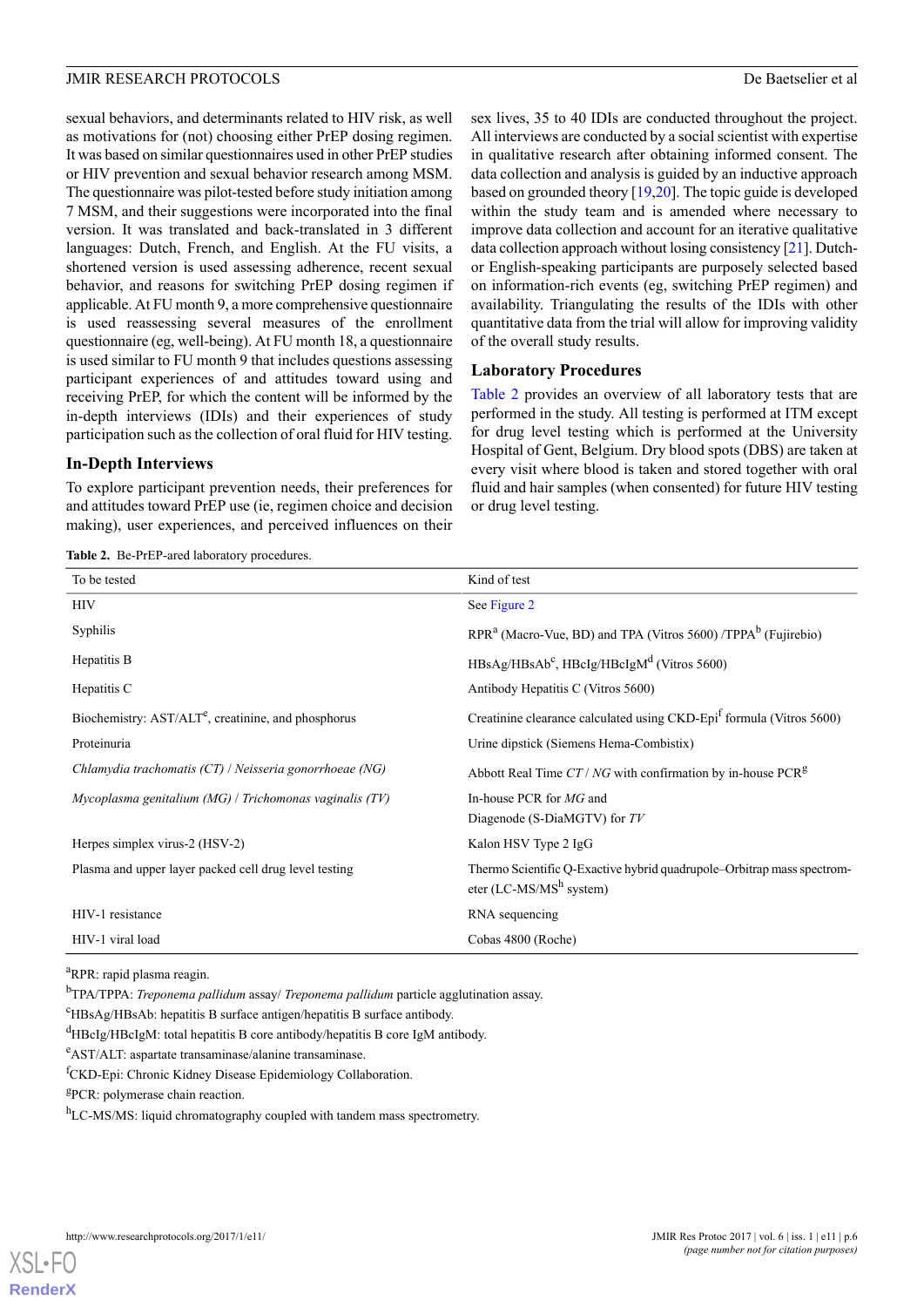<span id="page-6-0"></span>

#### **HIV Seroconverter Procedures**

If a participant becomes HIV positive during the study, he is discontinued immediately from the study but is followed up for safety. In this case, study staff collects all unused pills, conducts the final visit procedures including resistance and viral load testing, discusses the pros and cons of early ARV therapy, and refers the participant to an AIDS reference center of choice for linkage to HIV care.

#### **Safety**

Safety and tolerability of Truvada is evaluated by recording adverse events (AEs) and grading laboratory and vital signs evaluations in the electronic case report form (eCRF) starting from enrollment until the final visit. Severity, causality, and outcome are also assessed by the study physician. Any event that occurred before the enrollment visit is documented as medical history. All AEs are followed up until resolution to the extent possible. An HIV infection is not considered a serious adverse event (SAE). Due to the possible renal adverse effects of Truvada, elevations in serum creatinine are monitored closely. Truvada will be interrupted when creatinine clearance is below 60 mL/minute/1.73 m² and will be permanently discontinued when the clearance stays below 50 mL/minute/1.73 m<sup>2</sup> after repeat testing.

All SAEs whether or not deemed drug-related or expected are reported within 24 hours (1 working day) to the sponsor (ITM). Line listings of all reported SAEs are sent to the concerned ethics committee (EC) and the Belgian Competent Authority (CA) on a yearly basis. In addition, all fatal or life-threatening suspected unexpected serious adverse reactions (SUSARs) need to be reported to the Belgian CA and to the concerned EC within

[XSL](http://www.w3.org/Style/XSL)•FO **[RenderX](http://www.renderx.com/)**

7 days. Nonfatal and non–life-threatening SUSARs must be reported within 15 days. Gilead Sciences is notified immediately in case of SUSARs and will receive SAE listings every 2 weeks.

No formal data safety monitoring board (DSMB) has been set up due the fact that this drug is widely used and approved for treatment and prevention of HIV infection by the FDA and EMA. However, an independent data safety monitor has been appointed to review all SAE reports. In case of major safety concerns, this monitor may advise the sponsor to halt recruitment of the trial and/or organize a formal DSMB with a complete overview of the available safety data.

#### **Data Collection**

#### *Databases*

Due to the project's mixed methods approach, 4 different types of databases have been set up:

- A clinical trial database was programmed and validated prior to project start: an eCRF developed in the Good Clinical Practice (GCP)-compliant clinical trial software MACRO (InferMed, United Kingdom) with CFR 21 Part 11 in-built consistency checks is used.
- An online survey database is used for the questionnaires (using Survey to Go mobile survey software from Dooblo for the development of the online questionnaires).
- The online diary data is stored on a secured and password-protected Web platform that was created for the purpose of this project.
- The interview data from the IDIs is stored using a computer-assisted software program for data storage and analysis (NVivo 10.0, QSR International).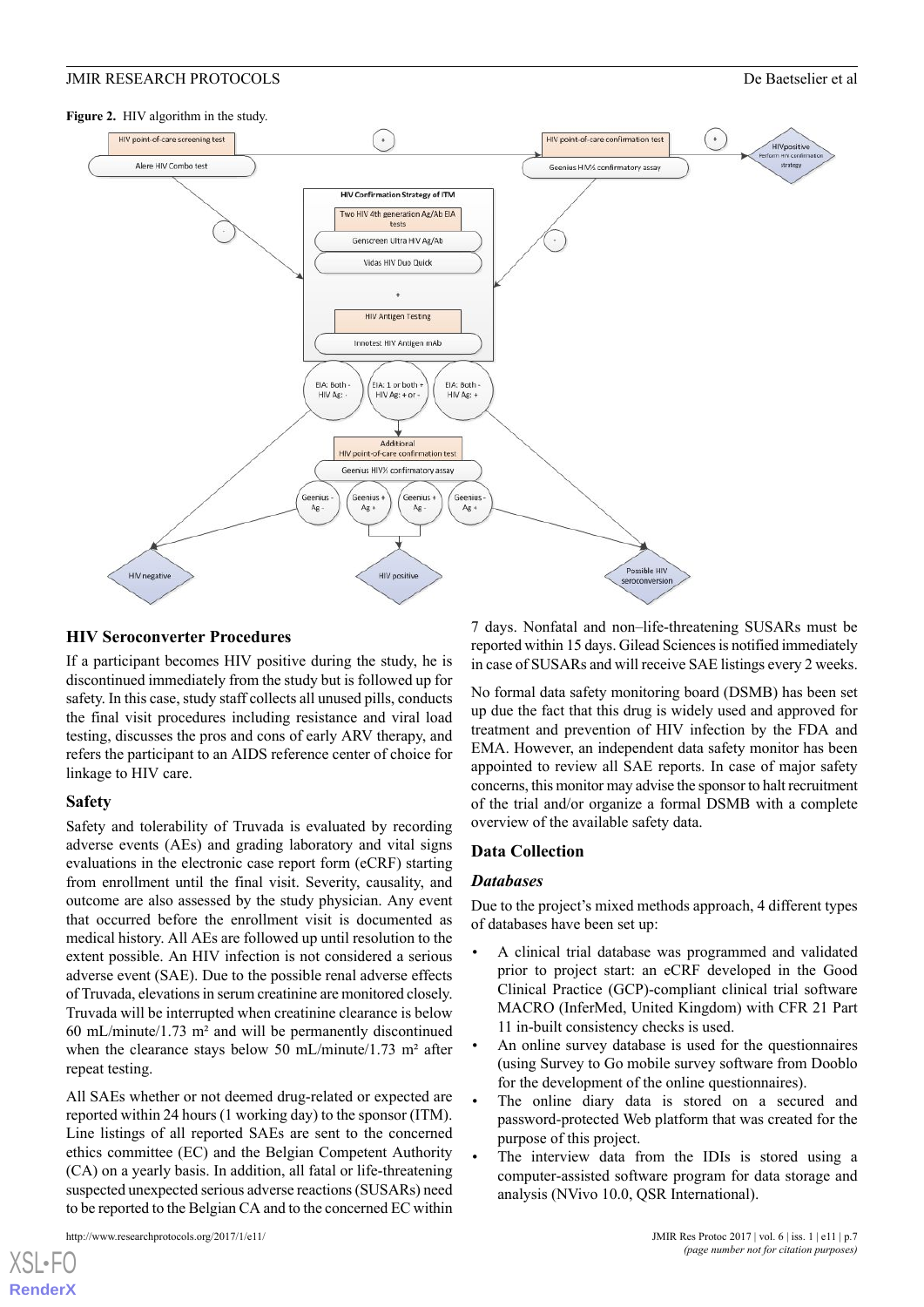#### *Confidentiality and Security of Trial Participant Data*

Private information on trial participants is handled confidentially. Only the participant identification number, initials, and date of birth are captured in the eCRF and all other study documentation. Name and contact data for each participant is kept separately, and access to them is limited to the authorized study staff. The same confidentiality rules apply for all study documents and electronic files. The computers and eCRFs are

only accessible by the study staff with personal username and password. The online diary and survey data are stored on secured servers only accessible to the researchers.

#### **Data Analysis**

#### *End Points*

The uptake, acceptability, and feasibility of using PrEP will be examined by the end points documented in [Textbox 3.](#page-7-0)

#### <span id="page-7-0"></span>**Textbox 3.** End points of the Be-PrEP-ared study.

|           | Preventive needs:                                                                                                                                                            |
|-----------|------------------------------------------------------------------------------------------------------------------------------------------------------------------------------|
| $\bullet$ | Recruitment rate (number of screened participants/number of registered on study-specific website)                                                                            |
| $\bullet$ | (Un)safe sex behavior during the last 6 months                                                                                                                               |
| $\bullet$ | Percentage of reported intention to use pre-exposure prophylaxis (PrEP) in the future at final visit                                                                         |
| $\bullet$ | Retention rates in the different regimens                                                                                                                                    |
| $\bullet$ | Attitudes towards PrEP use: satisfaction and motivation for future use                                                                                                       |
|           | Adherence:                                                                                                                                                                   |
| $\bullet$ | (In)consistent pill take, percentage of days with no pill taken/days on which a pill should have been taken                                                                  |
| $\bullet$ | Tenofovir drug levels in blood and/or hair samples                                                                                                                           |
| $\bullet$ | Perceived skills to adhere, including self-efficacy                                                                                                                          |
|           | Impact of PrEP use on other preventive strategies:                                                                                                                           |
| $\bullet$ | Number of sex partners                                                                                                                                                       |
| $\bullet$ | Self-reported condom use                                                                                                                                                     |
| $\bullet$ | Sex under influence (alcohol, drugs)                                                                                                                                         |
|           | Impact of PrEP use on sexually transmitted infection (STI) trends (descriptive analyses only):                                                                               |
|           | STI incidence and trends: Chlamydia trachomatis / Neisseria gonorrhoeae, Mycoplasma genitalium / Trichomonas vaginalis, herpes simplex<br>virus-2, syphilis, and hepatitis C |
|           | Safety of the different regimens of PrEP use:                                                                                                                                |
|           | Rate of adverse events related to PrEP                                                                                                                                       |
|           | Real-life effectiveness of PrEP use:                                                                                                                                         |
| $\bullet$ | Incidence of HIV infection by regimen                                                                                                                                        |
| $\bullet$ | Genotypic viral resistance                                                                                                                                                   |
|           | Feasibility of oral fluid self-sampling testing:                                                                                                                             |
|           | Feasibility                                                                                                                                                                  |

A mixed method analysis of quantitative and qualitative end points will be conducted by triangulating the results from both data collection types.

#### *Clinical Data Analysis*

The study design is observational, and all analyses will be descriptive. As participants may change regimens, a single participant may be included in different regimens over time and contribute to person-months of daily, event-driven, or no use in the analyses.

Adherence may be dichotomized as adherent/nonadherent and is defined in general as the proportion of pills the participant

```
http://www.researchprotocols.org/2017/1/e11/ JMIR Res Protoc 2017 | vol. 6 | iss. 1 | e11 | p.8
```
[XSL](http://www.w3.org/Style/XSL)•FO **[RenderX](http://www.renderx.com/)**

er of pills actually taken is calculated based on self-reporting through the diary. Different indicators for adherence will be used for each of the regimens and per 3 months:

- Adherence to regimen: number of pills taken/number of pills which should have been taken according to the PrEP dosing regimen.
- Estimated proportion of covered sex acts: number of sex acts covered with PrEP/number of sex acts. This indicator will be calculated separately for high-risk sexual activities and low-risk sexual activities. High-risk sexual activities are defined as anal intercourse without a condom with a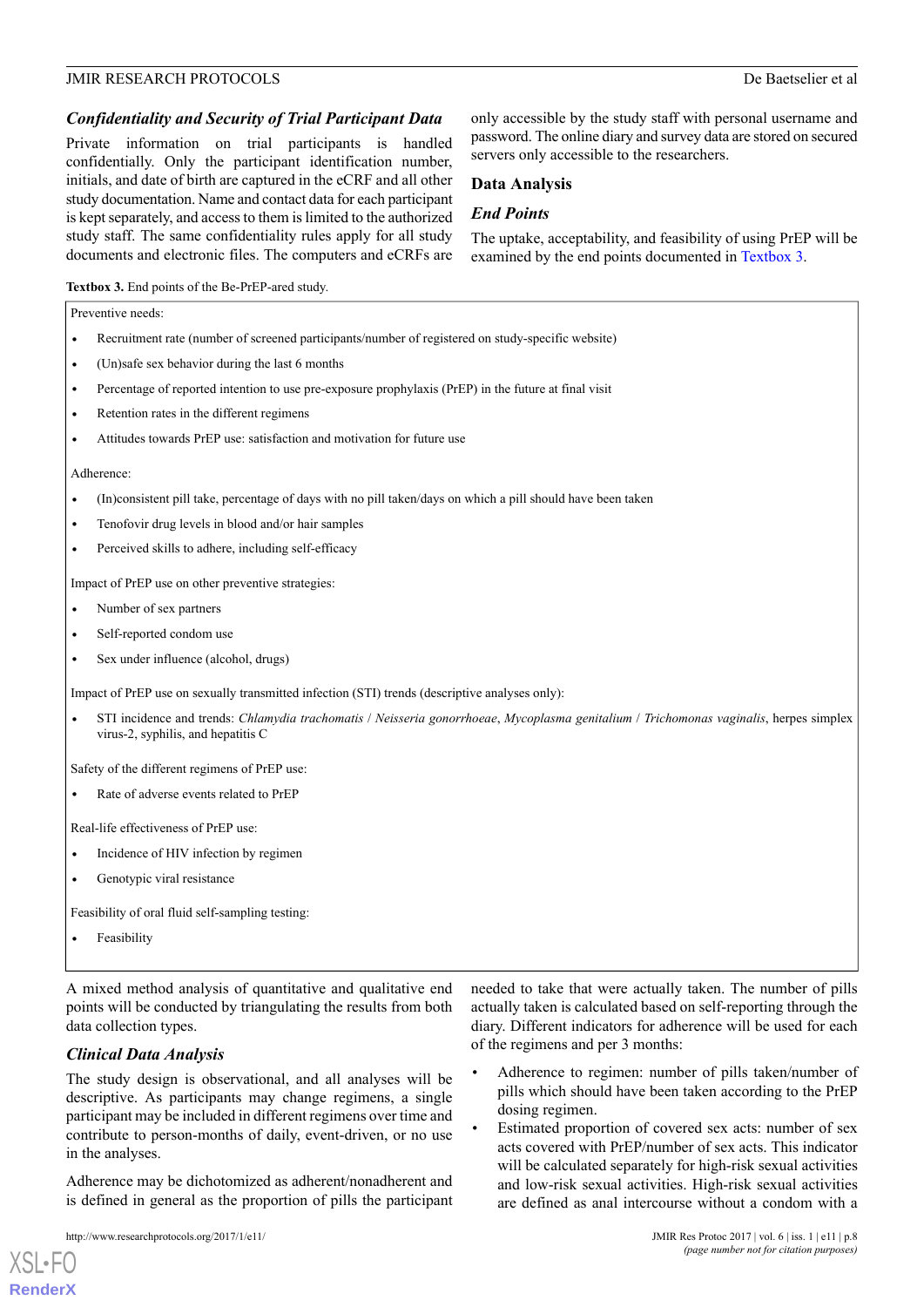partner of unknown HIV status or known to be HIV positive with detectable virus load.

Exploratory analysis of predictors of retention on PrEP or (non)adherence may be performed using regression models (linear, logistic, or Cox-regression). Different groups may be considered for analysis depending on the change of regimen: group remaining on daily use, group remaining on event-driven, group changing from daily to event-driven, and group changing from event-driven to daily use.

All nonserious and serious AEs will be grouped according to a prespecified side-effect coding system and tabulated. The number of subjects experiencing any AE, any SAE, and any drug-related SAE will be summarized by PrEP regimen.

#### *Questionnaire Data Analysis*

Analysis of the questionnaire data will be mainly descriptive, using uni- and bivariate statistical analyses. Depending on the results, multivariable statistical models and longitudinal analyses may be used. All computations will be done using SPSS version 23.0 (IBM Corp).

#### *Interview Data Analysis*

Interview data will be analyzed inductively based on grounded theory principles using multiple, independent coders. They will establish a data-driven codebook. This approach ensures triangulation from different perspectives [\[19](#page-10-17),[20\]](#page-10-18) and thus improves data validity.

#### **Ethics and Quality Assurance**

The protocol and all study documents were reviewed and approved by the Institutional Review Board (IRB) of the ITM, the EC of the University Hospital of Antwerp, and the CA of Belgium. No study activities were performed before approval from all these bodies. Amendments to the protocol must be approved by the sponsor and by the concerned IRB, EC, and CA. Yearly updates are sent to all of these bodies. The study is carried out according to the principles stated in the Declaration of Helsinki as amended in 2013 and any further updates, all applicable national and international regulations, and according to the most recent International Conference on Harmonization (ICH) and WHO GCP guidelines. All laboratory activities are conducted in accordance with Good Clinical Laboratory Practices (GCLP) and EN-ISO (International Organisation for Standardization) 15189.

The study is monitored in accordance with regulations applicable to clinical trials, including ICH-GCP and GCLP requirements, and sponsor-specific monitoring and source data verification standard operating procedures. A trial management group is in charge of the day-to-day management of the clinical study.

## **Informed Consent**

Before any study procedures took place, participants were asked to provide written informed consent.

## **Community Advisory Board**

A Community Advisory Board (CAB) was set up with representatives from local and regional MSM community and health organizations and Belgian MSM prevention experts to

```
http://www.researchprotocols.org/2017/1/e11/ JMIR Res Protoc 2017 | vol. 6 | iss. 1 | e11 | p.9
```
 $XS$  $\cdot$ FC **[RenderX](http://www.renderx.com/)** ensure that the demonstration project meets the target group's needs. The researchers consult with this CAB twice yearly or more often if needed. Its main purposes are to assist in recruiting participants; to ensure proper feedback of the project results to the community; and to assist in safeguarding the community's ethical, social, and cultural norms.

## *Results*

The clinical trial part of the study has been registered in the EudraCT database (EudraCT 2015-000054-37). A total of 200 participants were enrolled on December 12, 2016. The last participant's last visit will take place around Q2 2018.

## *Discussion*

Given EMA's recent approval of PrEP and recent national developments, we assume that PrEP will soon be available and may even be (partially) reimbursable in Belgium. Our study results will be useful for PrEP implementation as part of overall HIV combination prevention (eg, screening guidelines for PrEP eligibility). Given the mixed method approach and longitudinal data collection, this study will provide insights into factors influencing PrEP use and choice of regimen—as participants are able to switch dosing regimen or to discontinue—and how it relates to user perspectives. Actual PrEP use may shift and be influenced by several factors such as users' self-perceived risk for HIV, actual user experience with PrEP, PrEP adherence, and perceived impact on sexuality. These findings could have important implications for HIV prevention policies and health care expenditure.

To our knowledge, the Be-PrEP-ared study is, together with the AMPrEP project of Amsterdam, the first study investigating the uptake of different PrEP dosing regimens at the choice of the participant [[22\]](#page-10-20). Moreover, the study is novel in longitudinally exploring the preferences for and experiences of using the different regimens or discontinuing and restarting PrEP. Allowing participants to adapt PrEP use and different regimens to better suit periods of perceived high risk of HIV infection is novel and could lead to important insights into the need for PrEP within this high-risk population. Furthermore, such insights are crucial for developing appropriate adherence counseling guidelines and an optimal integration of PrEP within the already existing tools for HIV prevention.

One major strength of this project is its strong mixed methods approach, allowing for methodological triangulating of the various data sources and for exploring MSM's prevention needs in depth. This will lead to an improved understanding of the uptake and acceptability of PrEP use within the current context and greatly improves the validity of the results [[23\]](#page-11-0).

Moreover, the mixed methods approach will lead to important in-depth insights about and knowledge of adherence to PrEP, one of the key outcomes of the project. In our study we combine different methods to assess adherence to PrEP. We test drug levels of tenofovir and tenofovir diphosphate immediately in plasma and upper layer packed cells at FU month 1 and FU month 3. With intracellular tenofovir diphosphate, an assessment of the adherence over the past 2 to 4 weeks can be made and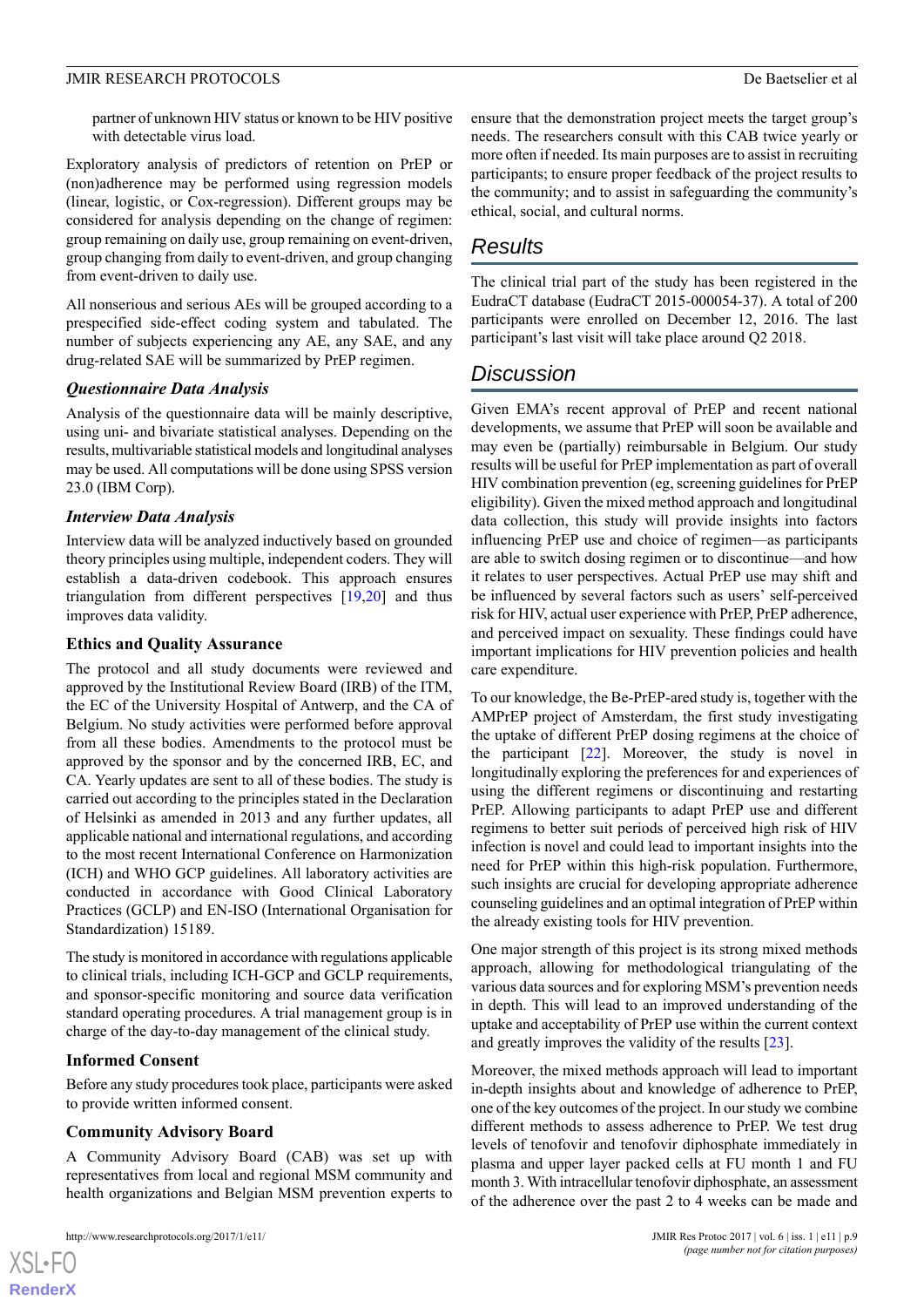"white-coat adherence" (ie, only taking PrEP just before the study visit) can be detected [\[24](#page-11-1)]. In addition, DBS and hair are also stored for future emtricitabine/tenofovir disoproxil fumarate therapeutic drug monitoring testing to reflect longer term windows of exposure when funding is available. Furthermore, the online diary will lead to improved insights into the number and timing of pills taken throughout the study, whereas the questionnaire and online diary will explore attitudes towards adherence to the medication.

Another strength is the participation of and close communication with health care providers and members of the HIV prevention and MSM community in Belgium through the CAB. The use of the CAB not only helps to raise awareness about the study and to more efficiently disseminate the results of the study, it is also crucial in developing study procedures and implementation guidelines that are sensitive to those who will be using PrEP  $[25,26]$  $[25,26]$  $[25,26]$ .

The number of MSM who registered for participation in the first 3 weeks of launching the registration study website (ie, 196 in total) shows that there is an interest for PrEP within this population. However, interpreting the registration rate as a measure for PrEP acceptability would remain difficult: we did not overly promote study registration after the initial 3 weeks as it was clear that the desired number of participants would be reached; not all possible candidates may thus have been aware of the study and some may have anticipated not being able to participate in the study due to the promoted consultation hours (ie, during office hours) or may have been unwilling due to setting-related reasons (eg, distance to the clinic).

The slow recruitment rate was mainly due to limited staff resources (ie, limited availability of study physicians) resulting in approximately 4 screenings per week. This could be an

important limitation, as those enrolled first could differ from those enrolled last (ie, as PrEP use is at least 1 year apart) and thus would not be comparable. Media coverage or PrEP availability, changing sexual norms within the community, and related factors may have had a different influence on participants. However, the study may reflect actual willingness to use PrEP and allows for exploring how an evolving HIV prevention landscape including access to PrEP affects individual PrEP uptake and adherence. Moreover, it cannot be excluded that individual differences between the start and end of the study will be the result of similar influences rather than PrEP use on its own.

Conducting a demonstration project such as Be-PrEP-ared may in itself have an impact on HIV prevention that goes beyond providing ARV medication to participants. It has reinforced collaborations with community organizations and health care providers and can help in increasing PrEP awareness and influence policy on HIV prevention. In the wake of Be-PrEP-ared, various substudies have already started in Belgium such as a survey among health care providers to assess their PrEP knowledge, attitudes, and willingness to prescribe. New studies are being set up in this evolving field, which will be important to allow for crossnational research. To develop a good understanding of how to optimally implement and provide PrEP integrated into the existing health care structures, new research will be of paramount importance.

In conclusion, results from this study will contribute to a better understanding of PrEP users' experiences including their choices for specific PrEP regimens. The findings will help to inform appropriate delivery strategies for the roll-out of PrEP and for policy makers to consider financial reimbursement of PrEP in Belgium.

#### **Acknowledgments**

This project has been funded by the Applied Biomedical Research program of the Belgium Research Agency. Study medication was donated by Gilead.

The authors would like to thank the Be-PrEP-ared study group, project participants, and clinic and laboratory staff for making this project possible. We also would like to thank the CAB for support and advice and www.condooms.be for providing free condoms.

#### **Authors' Contributions**

Irith De Baetselier, Thijs Reyniers, and Bea Vuylsteke wrote the first draft of the manuscript where Irith De Baetselier focused on the clinical part and Thijs Reyniers on the social aspects of the study. All authors revised, edited, and approved the present version of the manuscript. The Be-PrEP-ared study group is performing the study: Laura Albers, Maureen Aerts, and Kurt Van Lent (study-nurses); Kristien Wouters and Chris Kenyon (study physicians); Bea Vuylsteke (principal investigator); Thijs Reyniers (social coordinator); Irith De Baetselier and Vicky Cuylaerts (clinical and laboratory coordinators); Bart Smekens and Céline Schurmans (clinical monitors); Harry Van Loen and Hanne Landuyt (data management and review); Jozefien Buyze (statistician); and Marie Laga as coordinating investigator. Jozefien Buyze, Tania Crucitti, Irith De Baetselier, Katrien Fransen, Chris Kenyon, Marie Laga, Christiana Nöstlinger, Thijs Reyniers, Céline Schurmans, Marjan Van Esbroeck, Harry Van Loen, Jef Verellen, Bea Vuylsteke, and Kristien Wouters conceptualized the protocol.

#### **Conflicts of Interest**

None declared.

#### **References**

| XSL•FO         |  |
|----------------|--|
| <b>RenderX</b> |  |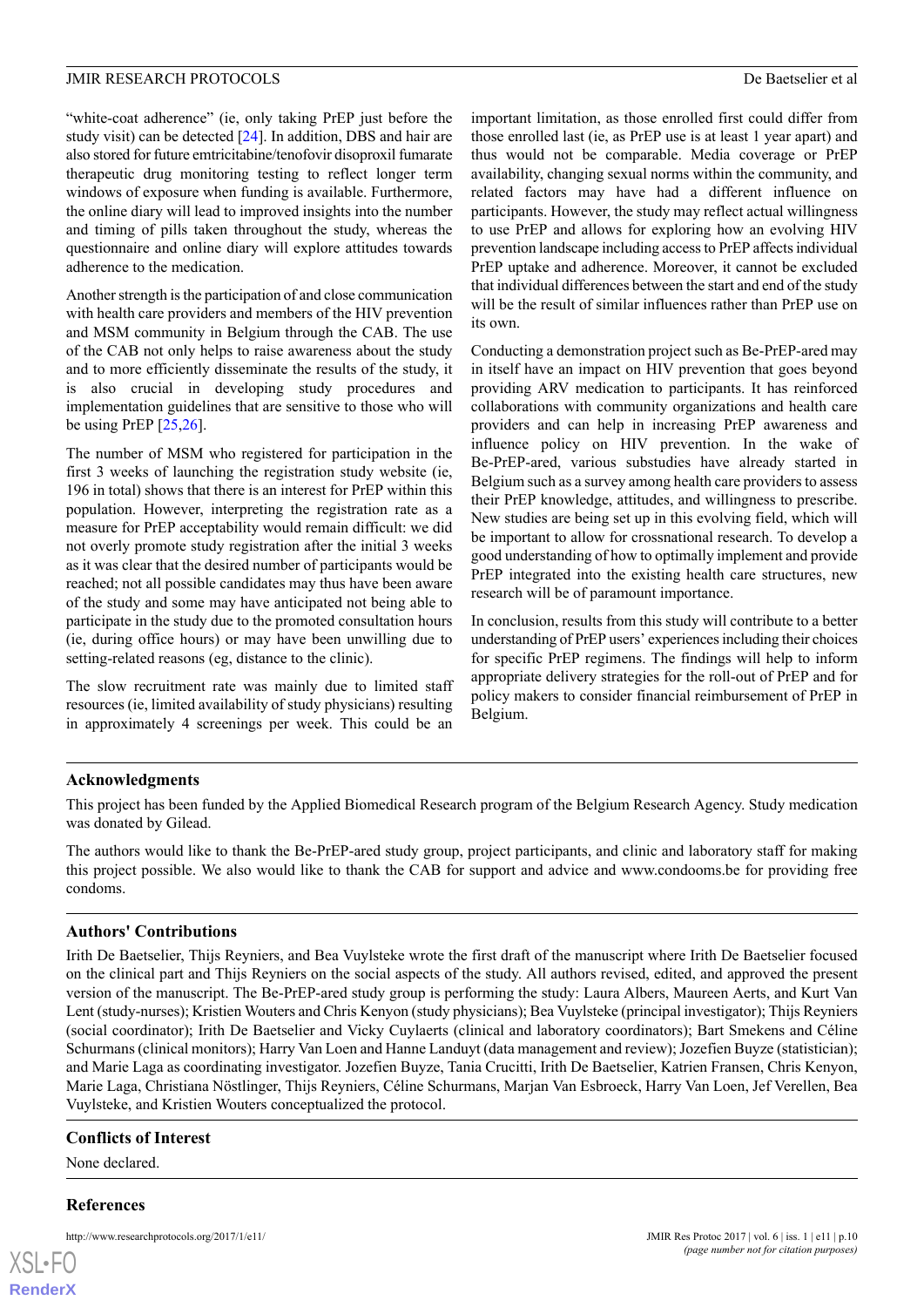- <span id="page-10-0"></span>1. Grant RM, Lama JR, Anderson PL, McMahan V, Liu AY, Vargas L, et al. Preexposure chemoprophylaxis for HIV prevention in men who have sex with men. N Engl J Med 2010 Dec 30;363(27):2587-2599 [[FREE Full text](http://europepmc.org/abstract/MED/21091279)] [doi: [10.1056/NEJMoa1011205\]](http://dx.doi.org/10.1056/NEJMoa1011205) [Medline: [21091279\]](http://www.ncbi.nlm.nih.gov/entrez/query.fcgi?cmd=Retrieve&db=PubMed&list_uids=21091279&dopt=Abstract)
- 2. Fonner VA, Dalglish SL, Kennedy CE, Baggaley R, O'Reilly KR, Koechlin FM, et al. Effectiveness and safety of oral HIV preexposure prophylaxis for all populations. AIDS 2016 Jul 31;30(12):1973-1983 [[FREE Full text](http://europepmc.org/abstract/MED/27149090)] [doi: [10.1097/QAD.0000000000001145\]](http://dx.doi.org/10.1097/QAD.0000000000001145) [Medline: [27149090](http://www.ncbi.nlm.nih.gov/entrez/query.fcgi?cmd=Retrieve&db=PubMed&list_uids=27149090&dopt=Abstract)]
- <span id="page-10-1"></span>3. Grant RM, Anderson PL, McMahan V, Liu A, Amico KR, Mehrotra M, et al. Uptake of pre-exposure prophylaxis, sexual practices, and HIV incidence in men and transgender women who have sex with men: a cohort study. Lancet Infect Dis 2014 Sep;14(9):820-829. [doi: [10.1016/S1473-3099\(14\)70847-3](http://dx.doi.org/10.1016/S1473-3099(14)70847-3)] [Medline: [25065857\]](http://www.ncbi.nlm.nih.gov/entrez/query.fcgi?cmd=Retrieve&db=PubMed&list_uids=25065857&dopt=Abstract)
- <span id="page-10-3"></span><span id="page-10-2"></span>4. Molina J, Capitant C, Spire B, Pialoux G, Cotte L, Charreau I, ANRS IPERGAY Study Group. On-demand preexposure prophylaxis in men at high risk for HIV-1 infection. N Engl J Med 2015 Dec 3;373(23):2237-2246. [doi: [10.1056/NEJMoa1506273](http://dx.doi.org/10.1056/NEJMoa1506273)] [Medline: [26624850](http://www.ncbi.nlm.nih.gov/entrez/query.fcgi?cmd=Retrieve&db=PubMed&list_uids=26624850&dopt=Abstract)]
- <span id="page-10-4"></span>5. McCormack S, Dunn DT, Desai M, Dolling DI, Gafos M, Gilson R, et al. Pre-exposure prophylaxis to prevent the acquisition of HIV-1 infection (PROUD): effectiveness results from the pilot phase of a pragmatic open-label randomised trial. Lancet 2016 Jan 2;387(10013):53-60 [\[FREE Full text\]](http://linkinghub.elsevier.com/retrieve/pii/S0140-6736(15)00056-2) [doi: [10.1016/S0140-6736\(15\)00056-2](http://dx.doi.org/10.1016/S0140-6736(15)00056-2)] [Medline: [26364263\]](http://www.ncbi.nlm.nih.gov/entrez/query.fcgi?cmd=Retrieve&db=PubMed&list_uids=26364263&dopt=Abstract)
- <span id="page-10-5"></span>6. Food and Drug Administration. Press Announcements: FDA approves first drug for reducing the risk of sexually acquired HIV infection. 2012. URL: <http://www.fda.gov/NewsEvents/Newsroom/PressAnnouncements/ucm312210.htm> [accessed 2016-09-16] [\[WebCite Cache ID 6kZ5dPLrD](http://www.webcitation.org/6kZ5dPLrD)]
- <span id="page-10-6"></span>7. World Health Organization. Guideline on when to start antiretroviral therapy on pre-exposure prophylaxis for HIV. 2015. URL: [http://apps.who.int/iris/bitstream/10665/186275/1/9789241509565\\_eng.pdf?ua=1](http://apps.who.int/iris/bitstream/10665/186275/1/9789241509565_eng.pdf?ua=1) [accessed 2017-01-17] [\[WebCite](http://www.webcitation.org/6kUXMyZsa) [Cache ID 6kUXMyZsa\]](http://www.webcitation.org/6kUXMyZsa)
- <span id="page-10-7"></span>8. HIV and AIDS Information: France approves PrEP. URL:<http://www.aidsmap.com/France-approves-PrEP/page/3016707/> [accessed 2016-09-13] [\[WebCite Cache ID 6kUWnApLV](http://www.webcitation.org/6kUWnApLV)]
- <span id="page-10-8"></span>9. European Medicines Agency. First medicine for HIV pre-exposure prophylaxis recommended for approval in the EU. 2016 Jul 22. URL: [http://www.ema.europa.eu/docs/en\\_GB/document\\_library/Press\\_release/2016/07/WC500210885.pdf](http://www.ema.europa.eu/docs/en_GB/document_library/Press_release/2016/07/WC500210885.pdf) [accessed] 2017-01-17] [\[WebCite Cache ID 6kZBOwf3n\]](http://www.webcitation.org/6kZBOwf3n)
- <span id="page-10-9"></span>10. European Commission grants marketing authorization for Gilead's once-daily Truvada for reducing the risk of sexually acquired HIV-1. 2016 Aug 23. URL: [http://www.gilead.com/news/press-releases/2016/8/](http://www.gilead.com/news/press-releases/2016/8/european-commission-grants-marketing-authorization-for-gileads-oncedaily-truvada-for-reducing-the-risk-of-sexually-acquired-hiv1) [european-commission-grants-marketing-authorization-for-gileads-oncedaily-truvada-for-reducing-the-risk-of-sexually-acquired-hiv1](http://www.gilead.com/news/press-releases/2016/8/european-commission-grants-marketing-authorization-for-gileads-oncedaily-truvada-for-reducing-the-risk-of-sexually-acquired-hiv1) [accessed 2017-01-11] [[WebCite Cache ID 6nRAn8bto](http://www.webcitation.org/6nRAn8bto)]
- <span id="page-10-10"></span>11. Norway to provide free HIV-preventing PrEP drugs to at-risk gay men. 2016 Oct 20. URL: [http://www.pinknews.co.uk/](http://www.pinknews.co.uk/2016/10/20/norway-to-provide-free-hiv-preventing-prep-drugs-to-at-risk-gay-men/) [2016/10/20/norway-to-provide-free-hiv-preventing-prep-drugs-to-at-risk-gay-men/](http://www.pinknews.co.uk/2016/10/20/norway-to-provide-free-hiv-preventing-prep-drugs-to-at-risk-gay-men/) [accessed 2017-01-04] [[WebCite Cache](http://www.webcitation.org/6nGRfOazk) [ID 6nGRfOazk\]](http://www.webcitation.org/6nGRfOazk)
- <span id="page-10-12"></span><span id="page-10-11"></span>12. National Health Service. NHS England announces major extension of national HIV prevention programme with Public Health England and funding for ten new specialised treatments. 2016 Dec 04. URL: [https://www.england.nhs.uk/2016/12/](https://www.england.nhs.uk/2016/12/hiv-prevention-pregramme) [hiv-prevention-pregramme](https://www.england.nhs.uk/2016/12/hiv-prevention-pregramme) [accessed 2017-01-04] [\[WebCite Cache ID 6nGTPVbAm](http://www.webcitation.org/6nGTPVbAm)]
- 13. Salazar N. EACS HIV guidelines 8.1.: European AIDS Clinical Society; 2016 Oct. URL: [http://www.eacsociety.org/files/](http://www.eacsociety.org/files/guidelines_8.1-english.pdf) [guidelines\\_8.1-english.pdf](http://www.eacsociety.org/files/guidelines_8.1-english.pdf) [accessed 2017-01-04] [\[WebCite Cache ID 6nGTemknZ\]](http://www.webcitation.org/6nGTemknZ)
- <span id="page-10-14"></span><span id="page-10-13"></span>14. Marcus U, Hickson F, Weatherburn P, Schmidt AJ. Estimating the size of the MSM populations for 38 European countries by calculating the survey-surveillance discrepancies (SSD) between self-reported new HIV diagnoses from the European MSM internet survey (EMIS) and surveillance-reported HIV diagnoses among MSM in 2009. BMC Public Health 2013 Oct 03;13:919 [[FREE Full text](https://bmcpublichealth.biomedcentral.com/articles/10.1186/1471-2458-13-919)] [doi: [10.1186/1471-2458-13-919](http://dx.doi.org/10.1186/1471-2458-13-919)] [Medline: [24088198](http://www.ncbi.nlm.nih.gov/entrez/query.fcgi?cmd=Retrieve&db=PubMed&list_uids=24088198&dopt=Abstract)]
- <span id="page-10-15"></span>15. Verbrugge R, Sasse A. Surveillance van seksueel overdraagbare aandoeningen bij de algemene bevolking - gegevens van 2013 voor België. 2014 Oct. URL:<https://epidemio.wiv-isp.be/ID/reports/Soa%20Jaarrapport%202013.pdf> [accessed 2017-01-11] [[WebCite Cache ID 6nRB8C05x\]](http://www.webcitation.org/6nRB8C05x)
- <span id="page-10-17"></span><span id="page-10-16"></span>16. Sasse A, Deblonde J, Jasmine D, Ost C, Van Beckhoven D. EPIDEMIOLOGIE VAN AIDS en HIV-INFECTIE IN BELGIË-Toestand op 31 december 2015. 2016 Nov. URL: [https://www-new.wiv-isp.be/sites/www.wiv-isp.be/files/](https://www-new.wiv-isp.be/sites/www.wiv-isp.be/files/jaarrapport_hiv-aids_2015.pdf) [jaarrapport\\_hiv-aids\\_2015.pdf](https://www-new.wiv-isp.be/sites/www.wiv-isp.be/files/jaarrapport_hiv-aids_2015.pdf) [accessed 2017-01-04] [\[WebCite Cache ID 6nGUEhmQm](http://www.webcitation.org/6nGUEhmQm)]
- <span id="page-10-19"></span><span id="page-10-18"></span>17. Vanden Berghe W, Nostlinger C, Buvé A, Beelaert G, Fransen K, Laga M. A venue-based HIV prevalence and behavioural study among men who have sex with men in Antwerp and Ghent, Flanders, Belgium, October 2009 to March 2010. Euro Surveill 2011;16(28) [[FREE Full text](http://www.eurosurveillance.org/ViewArticle.aspx?ArticleId=19914)] [Medline: [21794222\]](http://www.ncbi.nlm.nih.gov/entrez/query.fcgi?cmd=Retrieve&db=PubMed&list_uids=21794222&dopt=Abstract)
- <span id="page-10-20"></span>18. Be-PrEP-ared website. 2015. URL:<http://www.be-prep-ared.be/en/> [accessed 2016-10-07] [[WebCite Cache ID 6l54whf7f](http://www.webcitation.org/6l54whf7f)]
- 19. Strauss A, Corbin J. Basics of qualitative research: techniques and procedures for developing grounded theory. Thousand Oaks: Sage Publications; 1998.
- 20. Patton M. Qualitative research and evaluation methods. Thousand Oaks, Calif: Sage Publications; 2002.
- 21. May T. Social Research: Issues, Methods and Research. Glasgow: Open University Press; 2011.
- 22. Reyniers T, Hoornenborg E, Vuylsteke B, Wouters K, Laga M. Pre-exposure prophylaxis (PrEP) for men who have sex with men in Europe: review of evidence for a much needed prevention tool. Sex Transm Infect 2016 Nov 21. [doi: [10.1136/sextrans-2016-052699\]](http://dx.doi.org/10.1136/sextrans-2016-052699) [Medline: [27872326](http://www.ncbi.nlm.nih.gov/entrez/query.fcgi?cmd=Retrieve&db=PubMed&list_uids=27872326&dopt=Abstract)]

[XSL](http://www.w3.org/Style/XSL)•FO **[RenderX](http://www.renderx.com/)**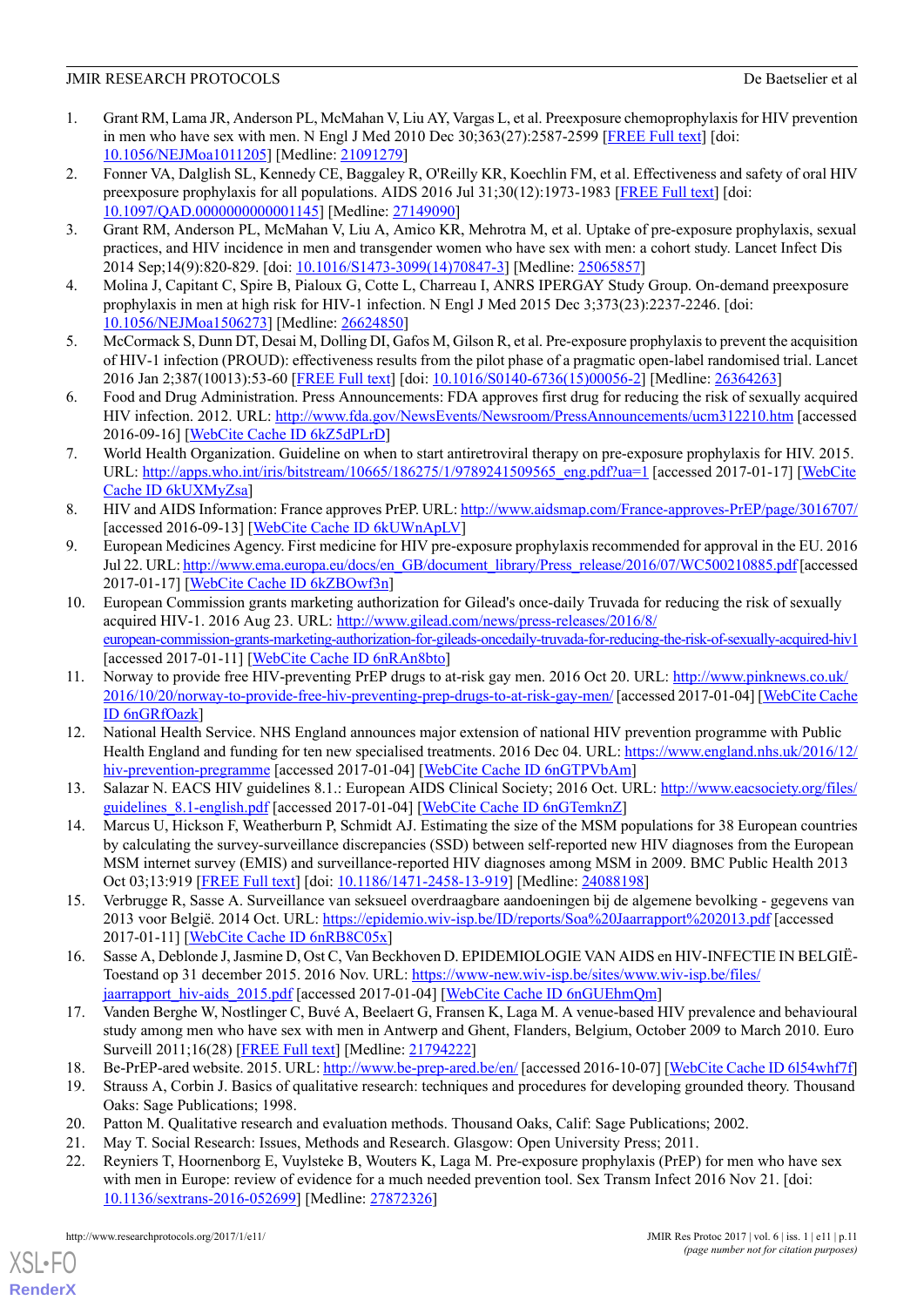- <span id="page-11-0"></span>23. Baeten JM, Haberer JE, Liu AY, Sista N. Preexposure prophylaxis for HIV prevention: where have we been and where are we going? J Acquir Immune Defic Syndr 2013 Jul;63 Suppl 2:S122-S129 [\[FREE Full text\]](http://europepmc.org/abstract/MED/23764623) [doi: [10.1097/QAI.0b013e3182986f69\]](http://dx.doi.org/10.1097/QAI.0b013e3182986f69) [Medline: [23764623\]](http://www.ncbi.nlm.nih.gov/entrez/query.fcgi?cmd=Retrieve&db=PubMed&list_uids=23764623&dopt=Abstract)
- <span id="page-11-1"></span>24. Adams JL, Sykes C, Menezes P, Prince HM, Patterson KB, Fransen K, et al. Tenofovir diphosphate and emtricitabine triphosphate concentrations in blood cells compared with isolated peripheral blood mononuclear cells: a new measure of antiretroviral adherence? J Acquir Immune Defic Syndr 2013 Mar 1;62(3):260-266. [doi: [10.1097/QAI.0b013e3182794723\]](http://dx.doi.org/10.1097/QAI.0b013e3182794723) [Medline: [23111578\]](http://www.ncbi.nlm.nih.gov/entrez/query.fcgi?cmd=Retrieve&db=PubMed&list_uids=23111578&dopt=Abstract)
- <span id="page-11-3"></span><span id="page-11-2"></span>25. Morin SF, Maiorana A, Koester KA, Sheon NM, Richards TA. Community consultation in HIV prevention research: a study of community advisory boards at 6 research sites. J Acquir Immune Defic Syndr 2003 Aug 1;33(4):513-520. [Medline: [12869841](http://www.ncbi.nlm.nih.gov/entrez/query.fcgi?cmd=Retrieve&db=PubMed&list_uids=12869841&dopt=Abstract)]
- 26. Delaney EM, Walton HM, Trezza GR, Henley KM, Vielhauer MJ, Morgan E, et al. Community advisory boards in HIV research: current scientific status and future directions. J Acquir Immune Defic Syndr 2012 Apr 1;59(4):e78-e81. [doi: [10.1097/QAI.0b013e31824acdfb\]](http://dx.doi.org/10.1097/QAI.0b013e31824acdfb) [Medline: [22407304](http://www.ncbi.nlm.nih.gov/entrez/query.fcgi?cmd=Retrieve&db=PubMed&list_uids=22407304&dopt=Abstract)]

## **Abbreviations**

**AE:** adverse event **ALT/AST:** alanine transaminase/aspartate transaminase **ARV:** antiretroviral **CA:** Competent Authority **CAB:** Community Advisory Board **CT:** Chlamydia trachomatis **DBS:** dry blood spot **DSMB:** data and safety monitoring board **EC:** ethics committee **eCRF:** electronic case report form **EMA:** European Medicines Agency **FDA:** Food and Drug Administration **FU:** follow-up **GCLP:** Good Clinical Laboratory Practices **GCP:** Good Clinical Practices **HBV:** hepatitis B virus **HCV:** hepatitis C virus **HSV-2:** herpes simplex-2 virus **ICH:** International Conference on Harmonization **IDI:** in-depth interview **IRB:** Institutional Review Board **ISO:** International Organisation for Standardization **ITM:** Institute of Tropical Medicine **MSM:** men who have sex with men **MG:** Mycoplasma genitalium **NG:** Neisseria gonorrhoeae **PrEP:** pre-exposure prophylaxis **SAE:** serious adverse event **STI:** sexually transmitted infection **SUSAR:** suspected unexpected serious adverse reaction **TV:** Trichomonas vaginalis **WHO:** World Health Organization